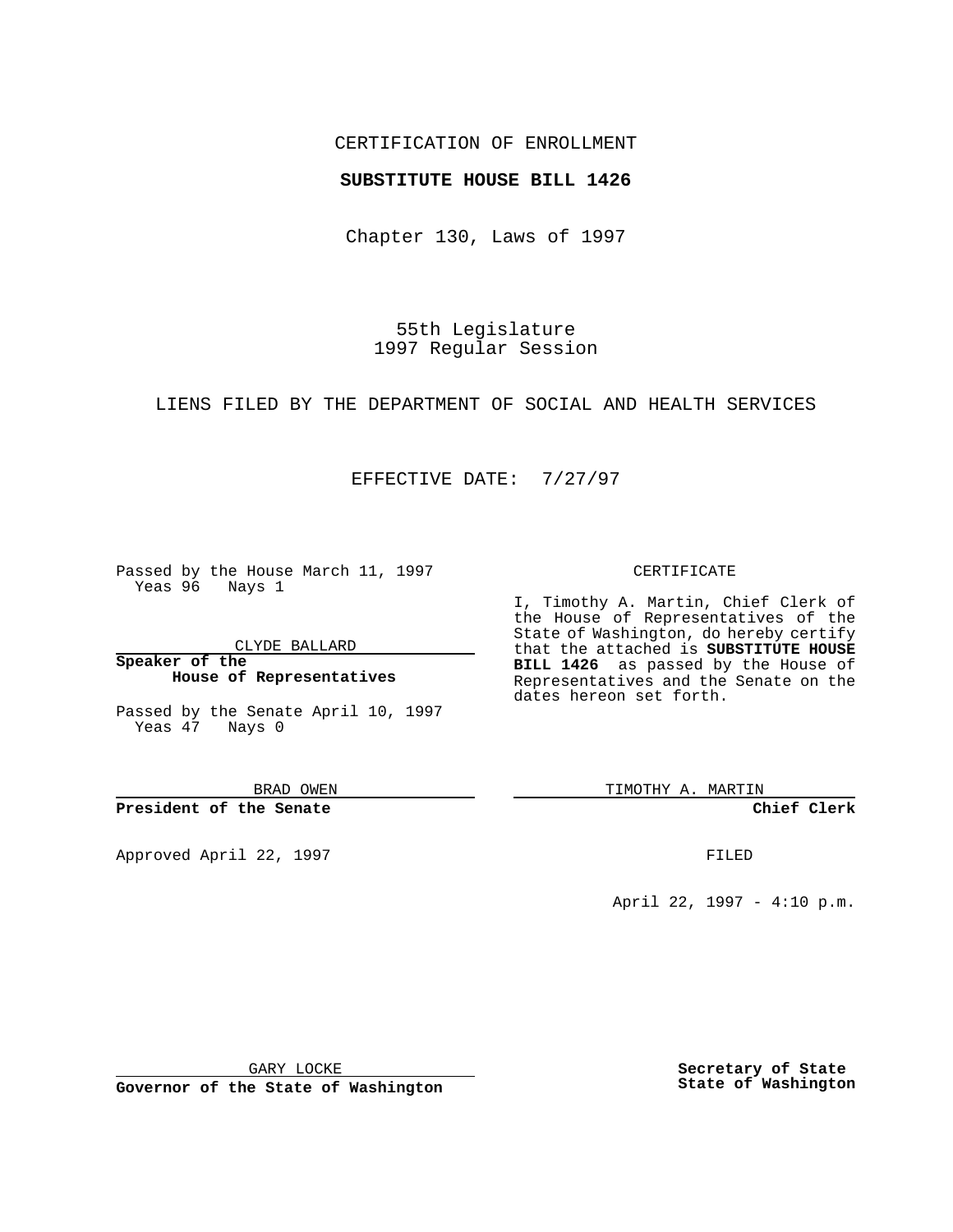# **SUBSTITUTE HOUSE BILL 1426** \_\_\_\_\_\_\_\_\_\_\_\_\_\_\_\_\_\_\_\_\_\_\_\_\_\_\_\_\_\_\_\_\_\_\_\_\_\_\_\_\_\_\_\_\_\_\_

\_\_\_\_\_\_\_\_\_\_\_\_\_\_\_\_\_\_\_\_\_\_\_\_\_\_\_\_\_\_\_\_\_\_\_\_\_\_\_\_\_\_\_\_\_\_\_

Passed Legislature - 1997 Regular Session

**State of Washington 55th Legislature 1997 Regular Session**

**By** House Committee on Commerce & Labor (originally sponsored by Representatives Bush, McMorris and Dickerson; by request of Department of Social and Health Services)

Read first time 02/24/97.

 AN ACT Relating to liens filed by the department of social and health services; amending RCW 43.20B.720, 43.20B.730, 43.20B.735, 43.20B.740, 43.20B.030, 74.20A.070, and 74.20A.080; and repealing RCW 43.20B.725.

5 BE IT ENACTED BY THE LEGISLATURE OF THE STATE OF WASHINGTON:

6 **Sec. 1.** RCW 43.20B.720 and 1985 c 245 s 7 are each amended to read 7 as follows:

8 ((By accepting)) (1) To avoid a duplicate payment of benefits, a 9 recipient of public assistance from the department of social and health 10 services((<del>, the recipient thereof shall be</del>)) is deemed to have 11 subrogated ((said)) the department to the recipient's right to recover 12 ((time loss)) temporary total disability compensation due to ((such)) 13 the recipient and ((his or her)) the recipient's dependents ((pursuant 14 to the provisions of)) under Title 51 RCW, to the extent of such 15 assistance or compensation, whichever is less((<del>, furnished to the</del> 16 recipient and his or her dependents for or during the period for which 17 time loss compensation is payable: PROVIDED, That)). However, the 18 amount to be repaid to the department of social and health services 19 shall bear its proportionate share of attorney's fees and costs, if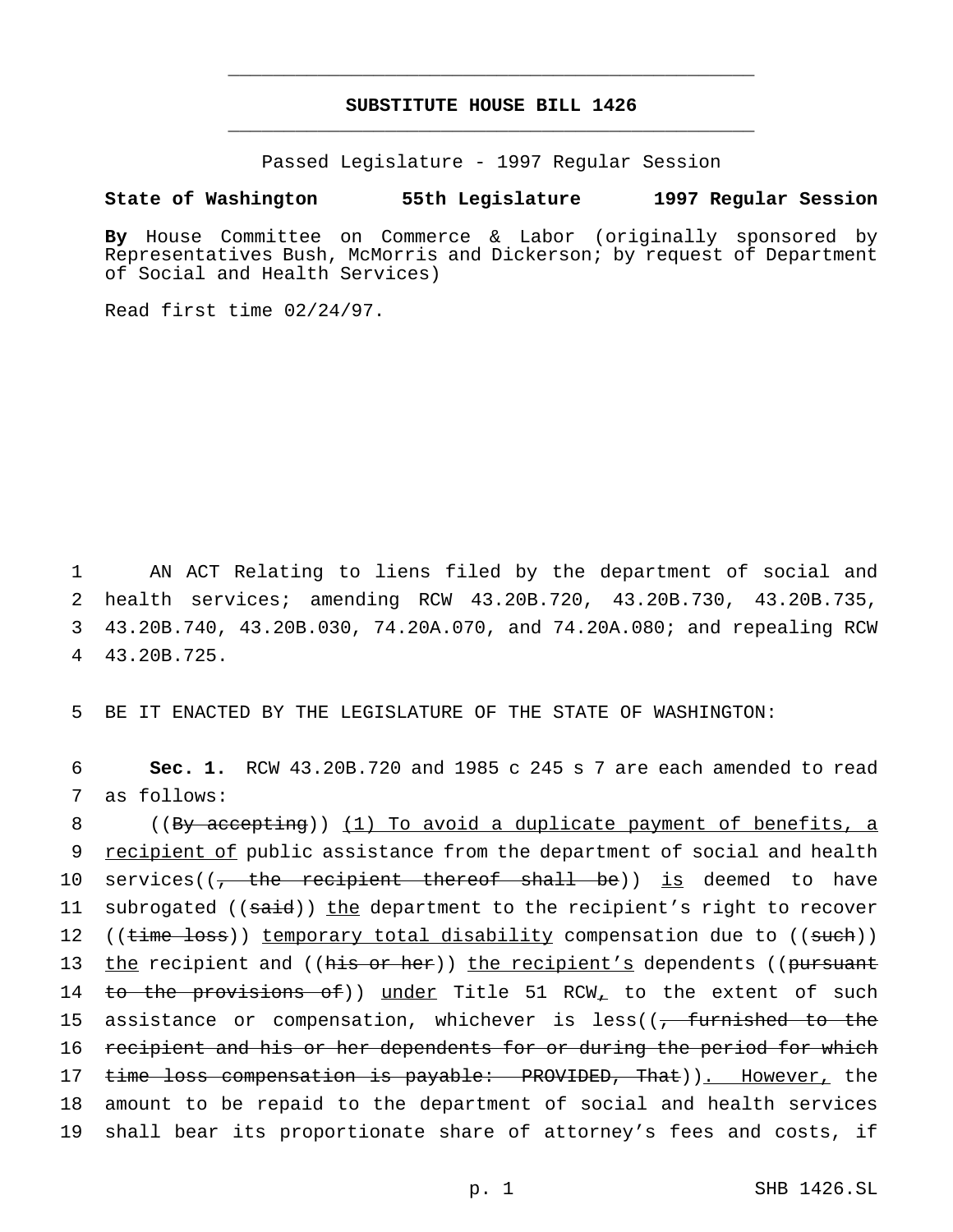1 any, incurred under Title 51 RCW by the ((injured worker)) recipient or 2 the ((worker's)) recipient's dependents.

3 (2) The department of social and health services may assert and 4 enforce a lien and notice to withhold and deliver ((as hereinafter 5 provided)) to secure reimbursement ((of any public assistance paid for 6 or during the period and for the purposes expressed in this section)). 7 The department shall identify in the lien and notice to withhold and 8 deliver the recipient of public assistance and temporary total 9 disability compensation and the amount claimed by the department.

10 **Sec. 2.** RCW 43.20B.730 and 1987 c 75 s 34 are each amended to read 11 as follows:

12 The effective date of the ((statement of)) lien and notice to 13 withhold and deliver provided in RCW ((43.20B.725, shall be)) 14 43.20B.720 is the day that it is received by the ((director of the)) 15 department of labor and industries((, an employee of the director's 16 office of suitable discretion,)) or a self-insurer as defined in 17 chapter 51.08 RCW((: PROVIDED, That)). Service of ((such statement 18  $\sigma$ f)) the lien and notice to withhold and deliver may be made personally 19  $((or))_+$  by regular mail $((\tau))$  with postage prepaid $((\div -$  PROVIDED, 20 FURTHER, That a copy of the)), or by electronic means. A statement of 21 lien and notice to withhold and deliver shall be mailed to the 22 recipient at the recipient's last known address by certified mail, 23 return receipt requested, no later than ((the next)) two business days 24 after ((such statement of)) the department mails, delivers, or 25 transmits the lien and notice to withhold and deliver ((has been mailed 26  $\sigma$  delivered)) to the department of labor and industries or ((to)) a 27 self-insurer ((<del>as defined in chapter 51.08 RCW</del>)).

28 **Sec. 3.** RCW 43.20B.735 and 1973 1st ex.s. c 102 s 4 are each 29 amended to read as follows:

30 The director of ((the department of)) labor and industries <u>or the</u> 31 director's designee, or a self-insurer as defined in chapter 51.08 RCW, 32 following receipt of the ((statement of)) lien and notice to withhold 33 and deliver, shall deliver to the secretary of ((the department of)) 34 social and health services or ((his)) the secretary's designee any 35 ((funds)) temporary total disability compensation payable to the 36 recipient named in the lien and notice to withhold and deliver up to 37 the amount claimed ((he may hold, or which may at any time come into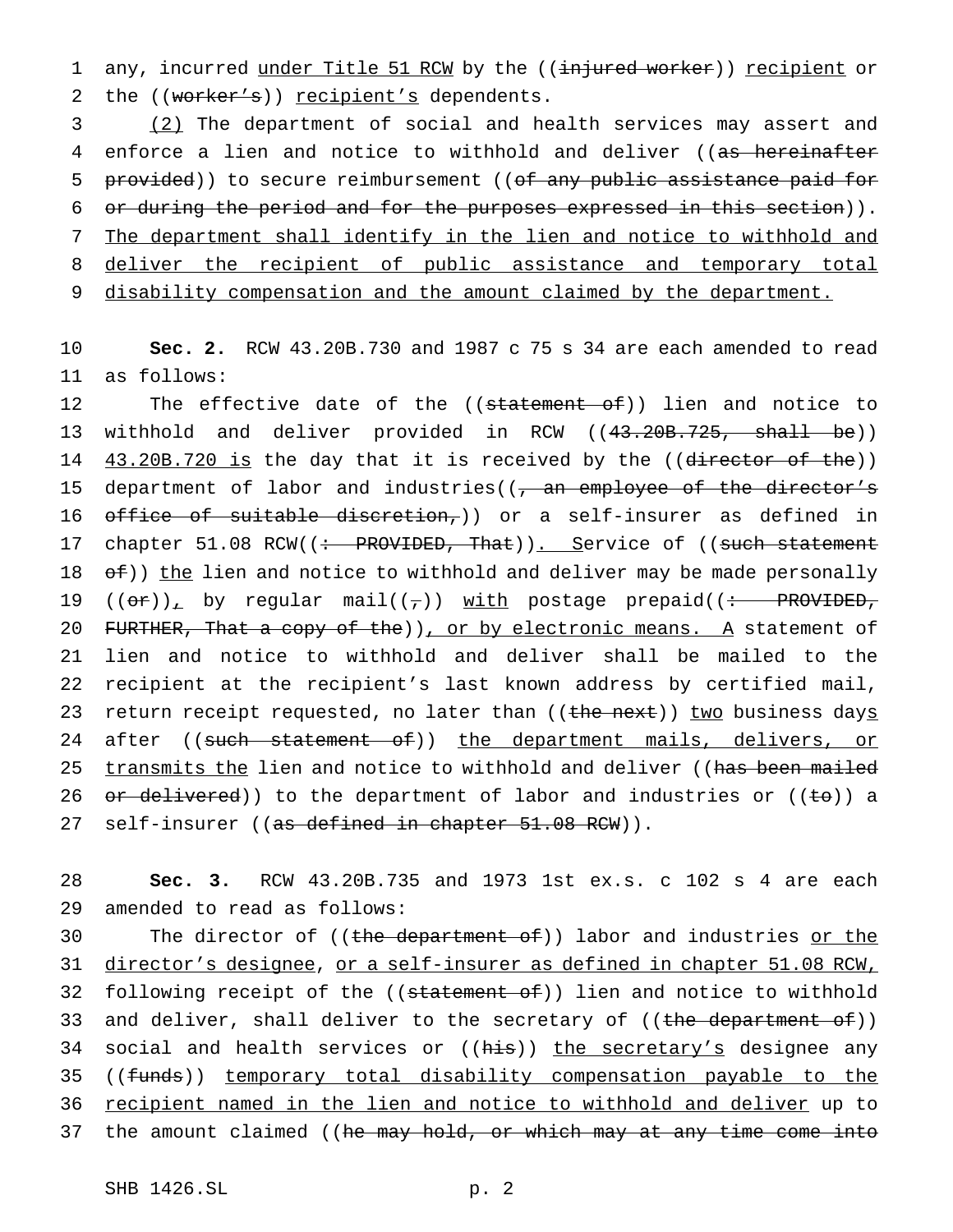1 his possession, (). The director of labor and industries or self- insurer shall withhold and deliver from funds currently in the director's or self-insurer's possession or from any funds that may at 4 any time come into the director's or self-insurer's possession on 5 account of ((time loss)) temporary total disability compensation 6 payable to  $((\text{said}))$  the recipient  $((\text{for or during the period stated},$  immediately upon a final determination of the recipient's entitlement to the time loss compensation in accordance with the provisions of 9 Title 51 RCW)) named in the lien and notice to withhold and deliver.

 **Sec. 4.** RCW 43.20B.740 and 1989 c 175 s 101 are each amended to read as follows:

12 ((Any person)) A recipient feeling aggrieved by the action of the 13 department of social and health services in ((impounding)) recovering 14 his or her ((time loss)) temporary total disability compensation as provided in RCW 43.20B.720 through 43.20B.745 shall have the right to an adjudicative proceeding.

17 ((Any such person who desires a hearing shall,)) <u>A recipient</u> seeking an adjudicative proceeding shall file an application with the secretary within twenty-eight days after the statement of lien and 20 notice to withhold and deliver ((has been)) was mailed to ((or served 21 upon the director of the department of labor and industries and said appellant, file with the secretary an application for an adjudicative 23 proceeding)) the recipient. If the recipient files an application more 24 than twenty-eight days after, but within one year of, the date the statement of lien and notice to withhold and deliver was mailed, the recipient is entitled to a hearing if the recipient shows good cause for the recipient's failure to file a timely application. The filing of a late application does not affect prior collection action pending the final adjudicative order. Until good cause for failure to file a timely application is decided, the department may continue to collect under the lien and notice to withhold and deliver.

 The proceeding shall be governed by chapter 34.05 RCW, the Administrative Procedure Act.

 **Sec. 5.** RCW 43.20B.030 and 1989 c 78 s 4 are each amended to read as follows:

36  $(1)$  Except as otherwise provided by law, there will be no collection of overpayments and other debts due the department after the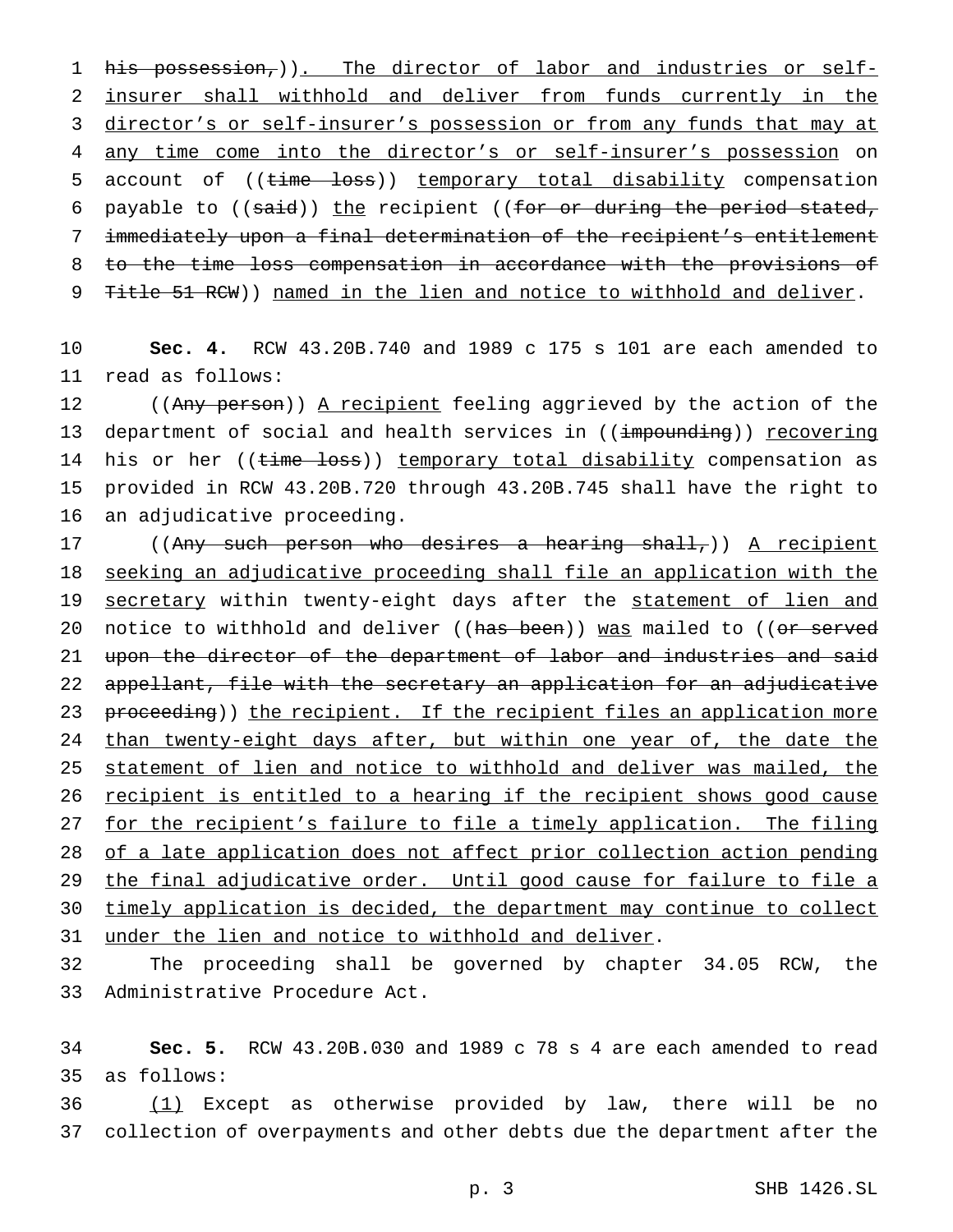expiration of six years from the date of notice of such overpayment or other debt unless the department has commenced recovery action in a court of law or unless an administrative remedy authorized by statute is in place. However, any amount due in a case thus extended shall cease to be a debt due the department at the expiration of ten years from the date of the notice of the overpayment or other debt unless a court-ordered remedy would be in effect for a longer period.

8 (2)(a) The department, at any time, may accept offers of compromise of disputed claims or may grant partial or total write-off of any debt due the department if it is no longer cost-effective to pursue. The department shall adopt rules establishing the considerations to be made in the granting or denial of a partial or total write-off of debts.

13 (b) Beginning December 1, 1997, the department shall report by 14 December 1 each year to the commerce and labor committees of the senate 15 and house of representatives, the senate ways and means committee, and 16 the house appropriations committee, or successor committees, the 17 following information:

18 (i) The cumulative amount of debt due the department;

19 (ii) The cumulative amount of debt that has been written off by the 20 department as no longer cost-effective to pursue;

21 (iii) The amount of debt due the department that has accrued in 22 each of the previous five fiscal years; and

23 (iv) The amount of debt that has been written off in each of the 24 previous five fiscal years as no longer cost-effective to pursue.

25 **Sec. 6.** RCW 74.20A.070 and 1973 1st ex.s. c 183 s 8 are each 26 amended to read as follows:

 (1) The secretary may at any time after filing of a support lien 28 serve a copy of ((said)) the lien upon any person, firm, corporation, association, political subdivision, or department of the state in possession of earnings, or deposits or balances held in any bank account of any nature which are due, owing, or belonging to said 32 debtor. ((Said))

33 (2) The support lien shall be served upon the person, firm, 34 corporation, association, political subdivision, or department of the 35 state ((either)):

36 (a) In the manner prescribed for the service of summons in a civil 37 action  $((\theta \cdot \vec{r}))$  *i* 

38 (b) By certified mail, return receipt requested<u>; or</u>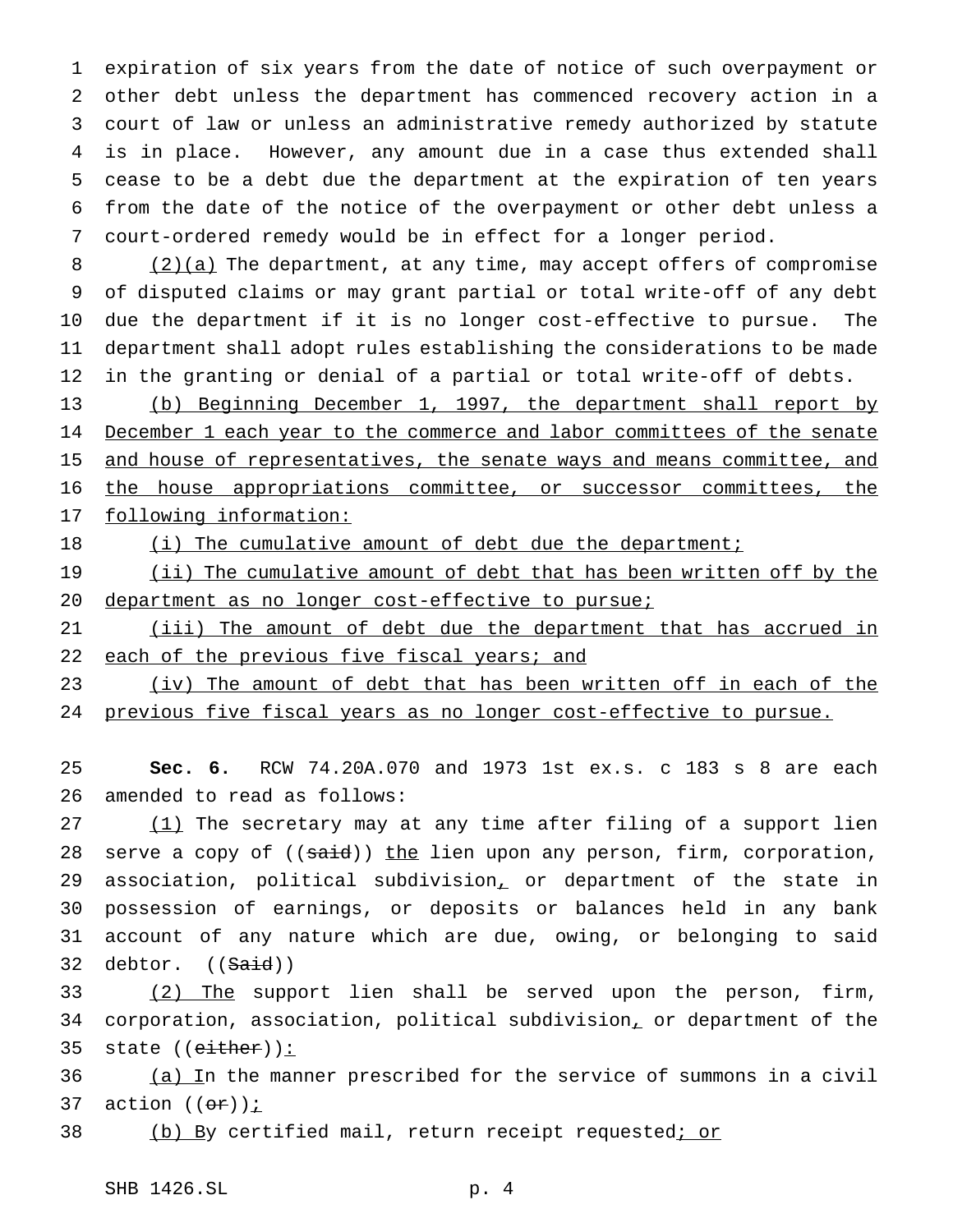(c) By electronic means if there is an agreement between the secretary and the person, firm, corporation, association, political 3 subdivision, or department of the state to accept service by electronic means.

 (3) No lien filed under RCW 74.20A.060 shall have any effect against earnings or bank deposits or balances unless it states the 7 amount of the support debt accrued and unless service upon ((said)) the person, firm, corporation, association, political subdivision, or department of the state in possession of earnings or bank accounts, deposits or balances is accomplished pursuant to this section.

 **Sec. 7.** RCW 74.20A.080 and 1994 c 230 s 20 are each amended to read as follows:

 (1) The secretary may issue to any person, firm, corporation, association, political subdivision, department of the state, or agency, subdivision, or instrumentality of the United States, an order to withhold and deliver property of any kind, including but not restricted to earnings which are or might become due, owing, or belonging to the debtor, when the secretary has reason to believe that there is in the possession of such person, firm, corporation, association, political subdivision, department of the state, or agency, subdivision, or instrumentality of the United States property which is or might become due, owing, or belonging to said debtor. Such order to withhold and deliver may be issued:

 (a) When a support payment is past due, if a responsible parent's support order:

 (I) Contains language directing the parent to make support payments 27 to the Washington state support registry; and

 (ii) Includes a statement that other income-withholding action under this chapter may be taken without further notice to the responsible parent, as provided for in RCW 26.23.050(1);

 (b) Twenty-one days after service of a notice of support debt under RCW 74.20A.040;

 (c) Twenty-one days after service of a notice and finding of parental responsibility under RCW 74.20A.056;

 (d) Twenty-one days after service of a notice of support owed under RCW 26.23.110;

 (e) Twenty-one days after service of a notice and finding of financial responsibility under RCW 74.20A.055; or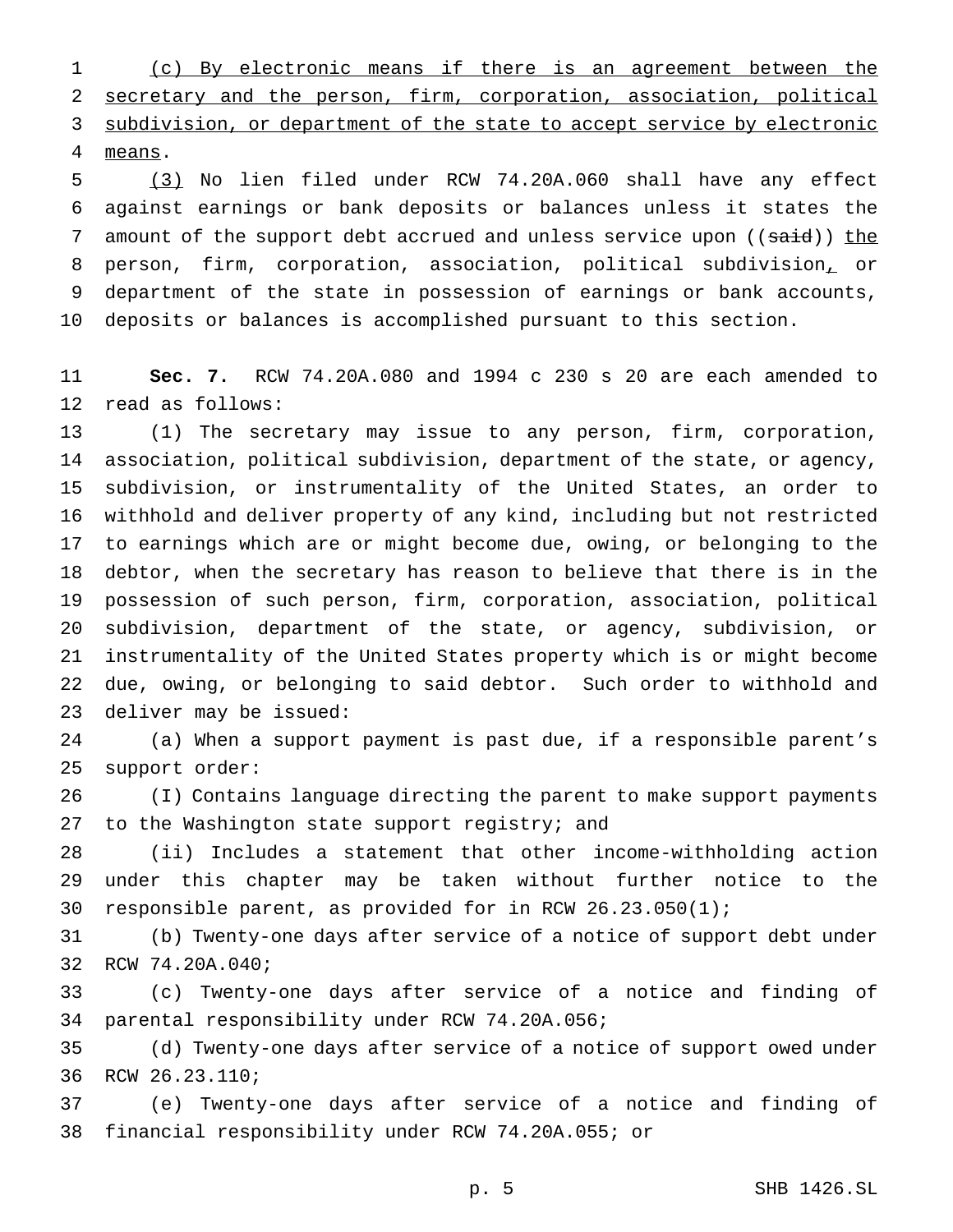(f) When appropriate under RCW 74.20A.270.

(2) The order to withhold and deliver shall:

(a) State the amount of the support debt accrued;

(b) State in summary the terms of RCW 74.20A.090 and 74.20A.100;

(c) Be served:

 (I) In the manner prescribed for the service of a summons in a 7 civil action  $((\theta \hat{r}))$  *i* 

8 (ii) By certified mail, return receipt requested; or

 (iii) By electronic means if there is an agreement between the 10 secretary and the person, firm, corporation, association, political 11 subdivision, department of the state, or agency, subdivision, or 12 instrumentality of the United States to accept service by electronic means.

 (3) Any person, firm, corporation, association, political subdivision, department of the state, or agency, subdivision, or instrumentality of the United States upon whom service has been made is hereby required to:

 (a) Answer said order to withhold and deliver within twenty days, exclusive of the day of service, under oath and in writing, and shall make true answers to the matters inquired of therein; and

 (b) Provide further and additional answers when requested by the secretary.

 (4) Any such person, firm, corporation, association, political subdivision, department of the state, or agency, subdivision, or instrumentality of the United States in possession of any property which may be subject to the claim of the department of social and health services shall:

 (a)(I) Immediately withhold such property upon receipt of the order to withhold and deliver; and

 (ii) Deliver the property to the secretary as soon as the twenty-day answer period expires;

 (iii) Continue to withhold earnings payable to the debtor at each succeeding disbursement interval as provided for in RCW 74.20A.090, and deliver amounts withheld from earnings to the secretary on the date earnings are payable to the debtor;

 (iv) Inform the secretary of the date the amounts were withheld as requested under this section; or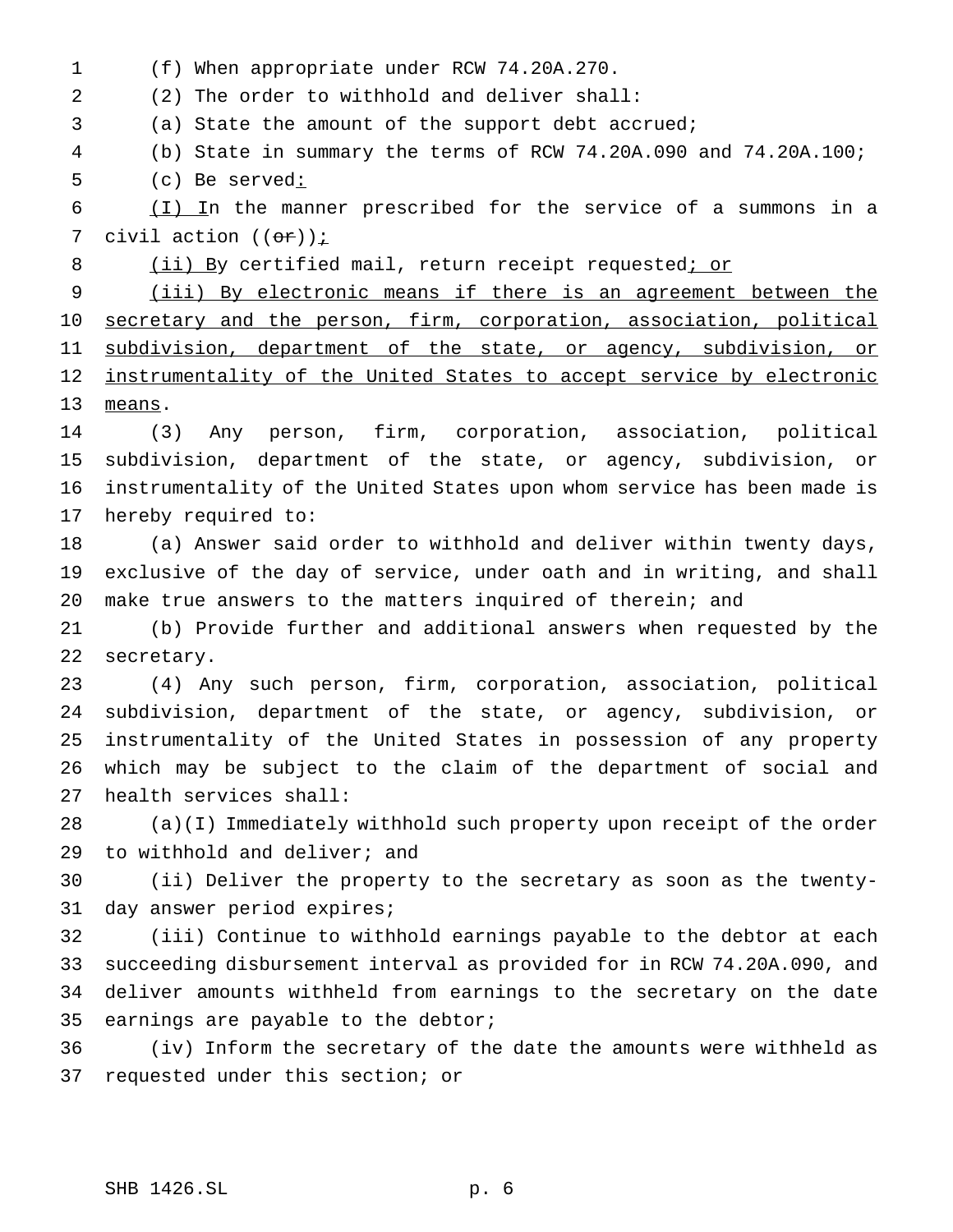(b) Furnish to the secretary a good and sufficient bond, satisfactory to the secretary, conditioned upon final determination of liability.

 (5) An order to withhold and deliver served under this section shall not expire until:

(a) Released in writing by the office of support enforcement;

(b) Terminated by court order; or

 (c) The person or entity receiving the order to withhold and deliver does not possess property of or owe money to the debtor for any period of twelve consecutive months following the date of service of the order to withhold and deliver.

 (6) Where money is due and owing under any contract of employment, express or implied, or is held by any person, firm, corporation, or association, political subdivision, or department of the state, or agency, subdivision, or instrumentality of the United States subject to withdrawal by the debtor, such money shall be delivered by remittance payable to the order of the secretary.

 (7) Delivery to the secretary of the money or other property held or claimed shall satisfy the requirement and serve as full acquittance of the order to withhold and deliver.

 (8) A person, firm, corporation, or association, political subdivision, department of the state, or agency, subdivision, or instrumentality of the United States that complies with the order to withhold and deliver under this chapter is not civilly liable to the debtor for complying with the order to withhold and deliver under this chapter.

 (9) The secretary may hold the money or property delivered under this section in trust for application on the indebtedness involved or for return, without interest, in accordance with final determination of liability or nonliability.

 (10) Exemptions contained in RCW 74.20A.090 apply to orders to withhold and deliver issued under this section.

 (11) The secretary shall also, on or before the date of service of the order to withhold and deliver, mail or cause to be mailed a copy of the order to withhold and deliver to the debtor at the debtor's last known post office address, or, in the alternative, a copy of the order to withhold and deliver shall be served on the debtor in the same manner as a summons in a civil action on or before the date of service of the order or within two days thereafter. The copy of the order